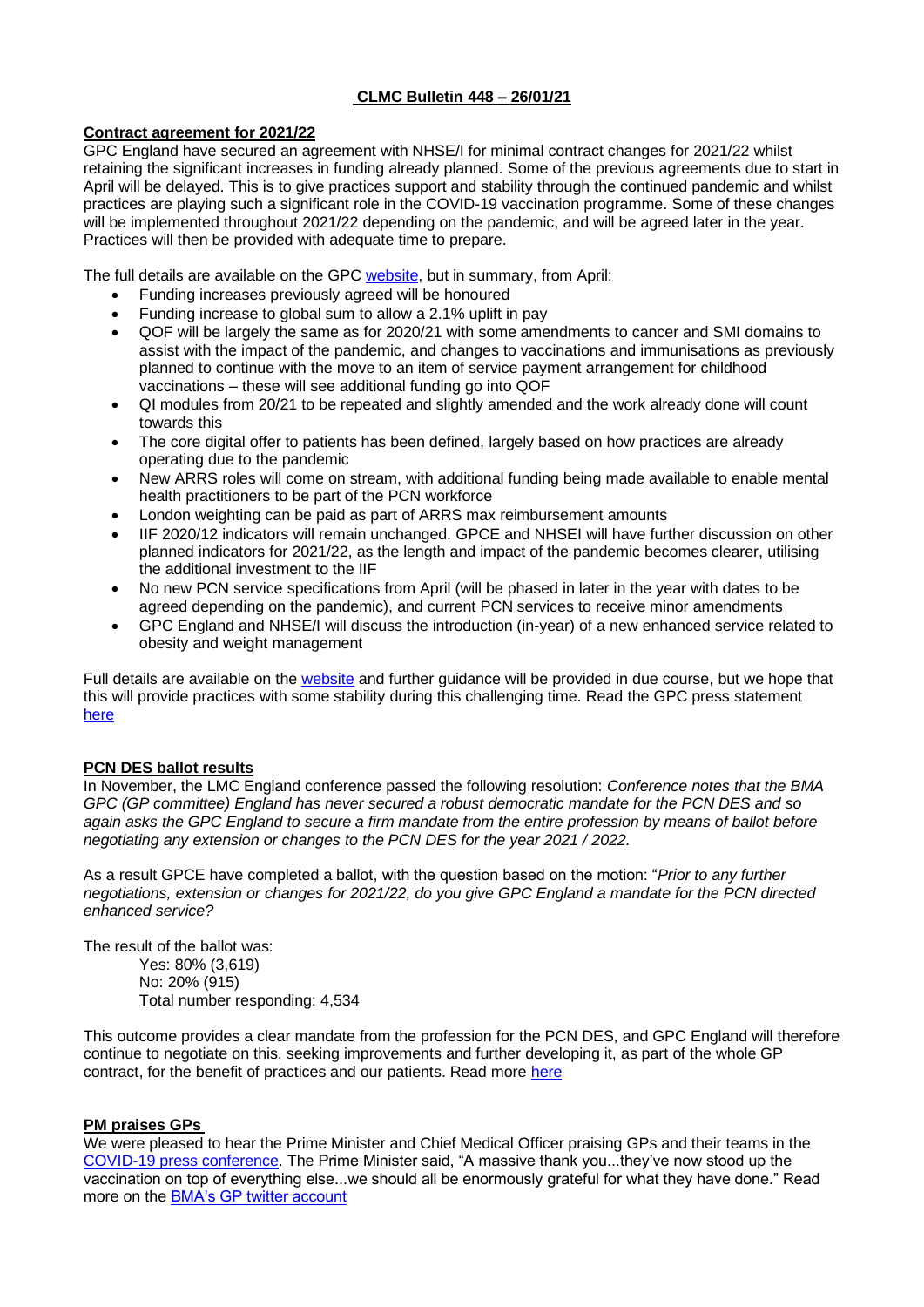# **Tees Locum Support Forum**

CLMC is aware of the risk of professional isolation that has been particularly experienced by locum GPs over the past few months. We are offering all locum GPs (any GP who is not permanently attached to a practice, regardless of the setting in which they are currently working) who are linked to Teesside the opportunity to join our locum support forum.

This will provide informal peer support, as well as useful information about local services that you may miss out on hearing about. Please pass this information on to any locums who do not receive the bulletin, or any GP Trainees who may be considering locum work within Teesside.

This invitation link is valid for 13 days - [https://join.slack.com/t/teessidegplocums/shared\\_invite/zt-km0woxau](https://join.slack.com/t/teessidegplocums/shared_invite/zt-km0woxau-eSfBsBR0BiC3ABfPvxpwxA)[eSfBsBR0BiC3ABfPvxpwxA](https://join.slack.com/t/teessidegplocums/shared_invite/zt-km0woxau-eSfBsBR0BiC3ABfPvxpwxA) - please do encourage sign up. This will prove particularly helpful in ensuring that all our colleagues are aware of any developments and opportunities in the area as well as helping them access important information to ensure they are up-to-date and best placed to support our practices.

If you or your colleagues would like further information, please contact Dr Rachel McMahon (CLMC Secretary and one of the lead GPs for this project) via email rachelmcmahon@nhs.net

## **COVID-19 vaccination programme**

From this week, people aged 70 and over and those clinically extremely vulnerable to COVID-19 can be invited to get their vaccinations as the [roll out of the vaccination for the next 2 priority groups begins.](https://www.gov.uk/government/news/covid-19-vaccines-rolled-out-to-people-aged-70-years-and-over-from-today) Vaccinating the first two groups (care home residents and staff, and those aged 80 and over and frontline health and care staff) will remain the priority, but vaccination sites which have enough supply and capacity for vaccinating further people are allowed to offer vaccinations to the next 2 cohorts. GPC have, however, raised with NHSE/I concerns about the way invitation letters are being sent to patients, and that these are not coordinated with local practice group sites, causing potential confusion for some patients and unnecessary travelling to more remote vaccination centres.

NHS England has made it clear that vaccines should not be wasted, and sites should have reserve lists that they can use to make every effort to invite patients or healthcare professionals to ensure that they can make full use of any unused vaccines rather than have any go to waste. GPC have also added a section on vaccine supply to the **BMA's advice webpage on healthcare worker vaccination** and are encouraging members to anonymously report any concerns about this via their [feedback portal.](https://forms.office.com/Pages/ResponsePage.aspx?id=vo5Ev1_m5kCeMTP9qkEogIsZgMv0QnBJvSy62kiuKdBUNjNWMDNFRlMyRkVTVFpOOURFN0s3WjhVMy4u)

Regionally, in order ensure that health and social care staff are captured within the vaccination process, the ICS has developed some guidance and a portal for people who fall within this category to register so they can be called when vaccine is available. The letters relating to this were attached to the covering email and are available on request. This process will also pick up locum staff as it is important we capture this group.

Locally, a locum forum has been developed for Tees and is led by Dr Rachel Mahon and Dr Debs White. Further details on this forum are included in this bulletin (above) but it is an additional avenue where PCNs can reach to assist in identifying locums requiring vaccination.

The BMA is tracking the rollout of both first and second dose vaccination against COVID-19, as they campaign for rapid vaccine distribution to doctors. Thank you to all who have participated so far – BMA found that while most UK doctors have now received a vaccination, there is variation by country and grade, and one in 10 are yet to receive a first dose. [See the results](https://www.bma.org.uk/advice-and-support/covid-19/what-the-bma-is-doing/covid-19-bma-actions-and-policy/covid-19-analysing-the-impact-of-coronavirus-on-doctors) here

Following the announcement about [additional funding to support the rapid delivery of vaccinations to care](https://www.england.nhs.uk/coronavirus/publication/covid-19-vaccination-in-older-adult-care-homes-the-next-stage/)  [home staff and residents,](https://www.england.nhs.uk/coronavirus/publication/covid-19-vaccination-in-older-adult-care-homes-the-next-stage/) NHSE/I has now published [Process for the payment of Item of Service fees and](https://future.nhs.uk/P_C_N/view?objectId=90274725)  [Care Home Supplement payments to PCN groupings](https://future.nhs.uk/P_C_N/view?objectId=90274725) (log in required, so document was attached to the covering email). GPC have raised concerns about the complexity of this process but PCNs bringing in additional workforce between now and the end of January to ensure that all records for vaccination of priority cohorts are up to date and recorded properly in Pinnacle will be eligible to claim up to £950 per week (a maximum of £2500 per PCN grouping) of funding support.

There have been some concerns about the availability of the COVID vaccine for private patients. The easiest way for private patients to access the vaccination programme is to temporarily register with an NHS practice involved in the vaccination programme. If they have not got an NHS number they will be provided with one as part of the registration process. GPC would encourage practices to do this for private patients and for local vaccination sites to make the bookings. However, if a patient does not want to do this if they have ever had any contact with an NHS service they should still receive a vaccination letter via the national database.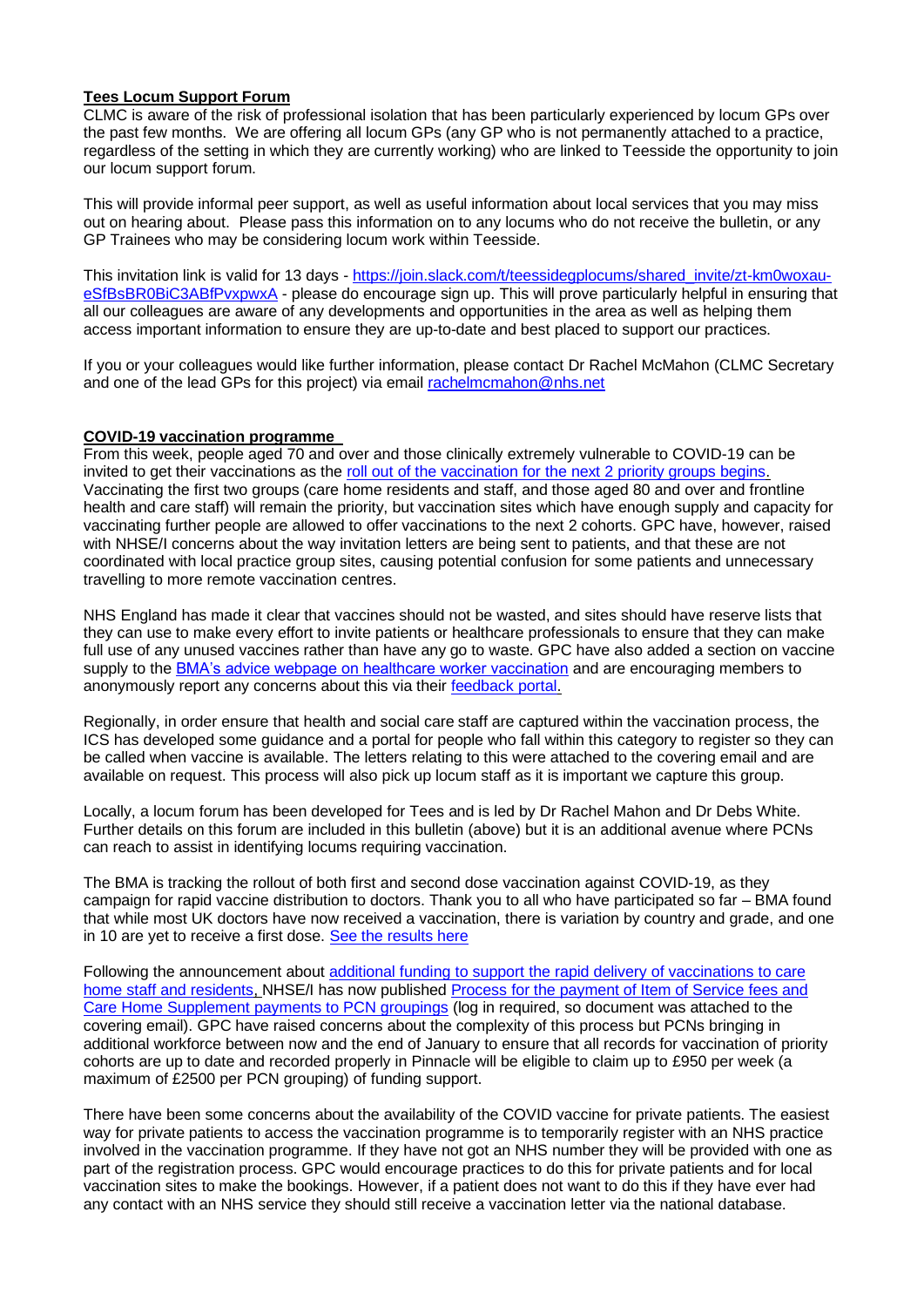Read the GPC [guidance on the COVID-19 vaccination programme](https://www.bma.org.uk/advice-and-support/covid-19/gp-practices/covid-19-vaccination-programme) which includes information about the added funding to support rapid care home vaccination, and other recent information about how to administer the vaccine, and further support to enable practices to prioritise vaccine delivery.

NHSE/I's guidance for primary care about the COVID-19 vaccination programme is available [here](https://www.england.nhs.uk/coronavirus/covid-19-vaccination-programme/primary-care-guidance/)

The latest [data report of the number of COVID-19 vaccinations](https://www.england.nhs.uk/statistics/statistical-work-areas/covid-19-vaccinations/) provided by the NHS in England, show that as of 20 January, a total of 4,419,704 have received an NHS vaccination since 7 December when vaccinations began.

## **Securing enhanced and suitable PPE**

In light of the continued spread of the new more transmissible variant of COVID-19, as well as growing evidence of aerosol transmission of the virus in non-AGP settings, the BMA is determined to ensure that every doctor is properly protected with adequate and suitable PPE. That's why the BMA has written to Public Health [England](https://www.bma.org.uk/bma-media-centre/bma-calls-for-urgent-review-of-ppe-guidance-as-provision-still-inadequate-and-heath-care-workers-at-serious-risk) asking for an urgent review of their PPE guidance.

As reported last week, the Government has extended the provision of [free COVID-19 PPE for all health, social](https://www.gov.uk/guidance/ppe-portal-how-to-order-covid-19-personal-protective-equipment)  [care and public sector workers,](https://www.gov.uk/guidance/ppe-portal-how-to-order-covid-19-personal-protective-equipment) until at least the end of June. Read the BMA's updated [PPE guidance](https://www.bma.org.uk/advice-and-support/covid-19/ppe/covid-19-ppe-for-doctors) and the [guidance for practices on reducing COVID-19 transmission and PPE.](https://www.bma.org.uk/advice-and-support/covid-19/gp-practices/covid-19-toolkit-for-gps-and-gp-practices/reducing-covid-19-transmission-and-ppe)

As more health and social care workers and patients receive the first dose of the vaccine there seems to be a growing perception that staff and some patients are protected so PPE and social distancing can be followed less vigilantly. As we are all aware, this is not the case and it is vitally important that all strictly follow PPE and social distancing guidelines and have appropriate regard and respect for this highly contagious virus.

### **BMA joins calls for emergency legislation to protect medics from 'unlawful killing' cases**

The BMA has co-signed a letter calling for emergency legislation to protect healthcare workers from 'inappropriate' legal action over Covid-19 treatment decisions. The story was covered by [Sky News](https://news.sky.com/story/covid-19-medics-call-for-emergency-law-to-protect-them-from-unlawful-killing-cases-12189848) and [BBC](https://www.bbc.co.uk/news/uk-55689388)  [News.](https://www.bbc.co.uk/news/uk-55689388) The letter, organised by the [MPS](https://www.medicalprotection.org/uk/articles/uk-healthcare-leaders-unite-in-call-to-protect-doctors-as-pressure-on-health-service-grows) and signed by other health organisations and addressed to Matt Hancock, reads: "With the chief medical officers now determining that there is a material risk of the NHS being overwhelmed within weeks, our members are worried that not only do they face being put in this position but also that they could subsequently be vulnerable to a criminal investigation by the police."

#### **Judicial Review against Northamptonshire safeguarding partners (safeguarding fees)**

The BMA made an application for Judicial Review against the Northamptonshire safeguarding partners, which was heard in May 2020. The BMA argued that they had failed to discharge various statutory obligations in publishing their *Local Safeguarding Arrangements Plan 2019-2021,* because it did not specify what sum the Defendants had budgeted to meet the cost of GPs work on safeguarding cases, including the production of safeguarding reports and attendance at safeguarding conferences.

Judgement in the Judicial Review brought by the BMA was handed down in July 2020. Unfortunately the Judge found against the BMA and dismissed the application for Judicial review. The Judge reached a different conclusion to the BMA about the correct interpretation of the Children Act 2004 and in particular, sections 16E and 16F. He interpreted those sections narrowly, as only requiring safeguarding partners to 'make arrangements to enable themselves, when they exercise their individual safeguarding functions, to work together'. He held therefore, that they did not have a bearing on how safeguarding partners discharge related safeguarding obligations arising under different legal provisions.

The BMA were advised that there were sufficient, if limited grounds for appeal and an application was made. They have now heard that they were, unfortunately, unsuccessful in the appeal. The judicial review cannot now be taken any further.

However, in reaching his original decision, the judge said that safeguarding partners can reasonably be expected to agree suitable arrangements to pay GPs, and if they don't, GPs may well take legal action to force them to. Although this is much the same position the BMA were in before they started the JR, it helps that it is confirmed in a High Court judgment which at the same time dismisses the main legal arguments that local authorities would rely on to say GPs have to provide the work for free.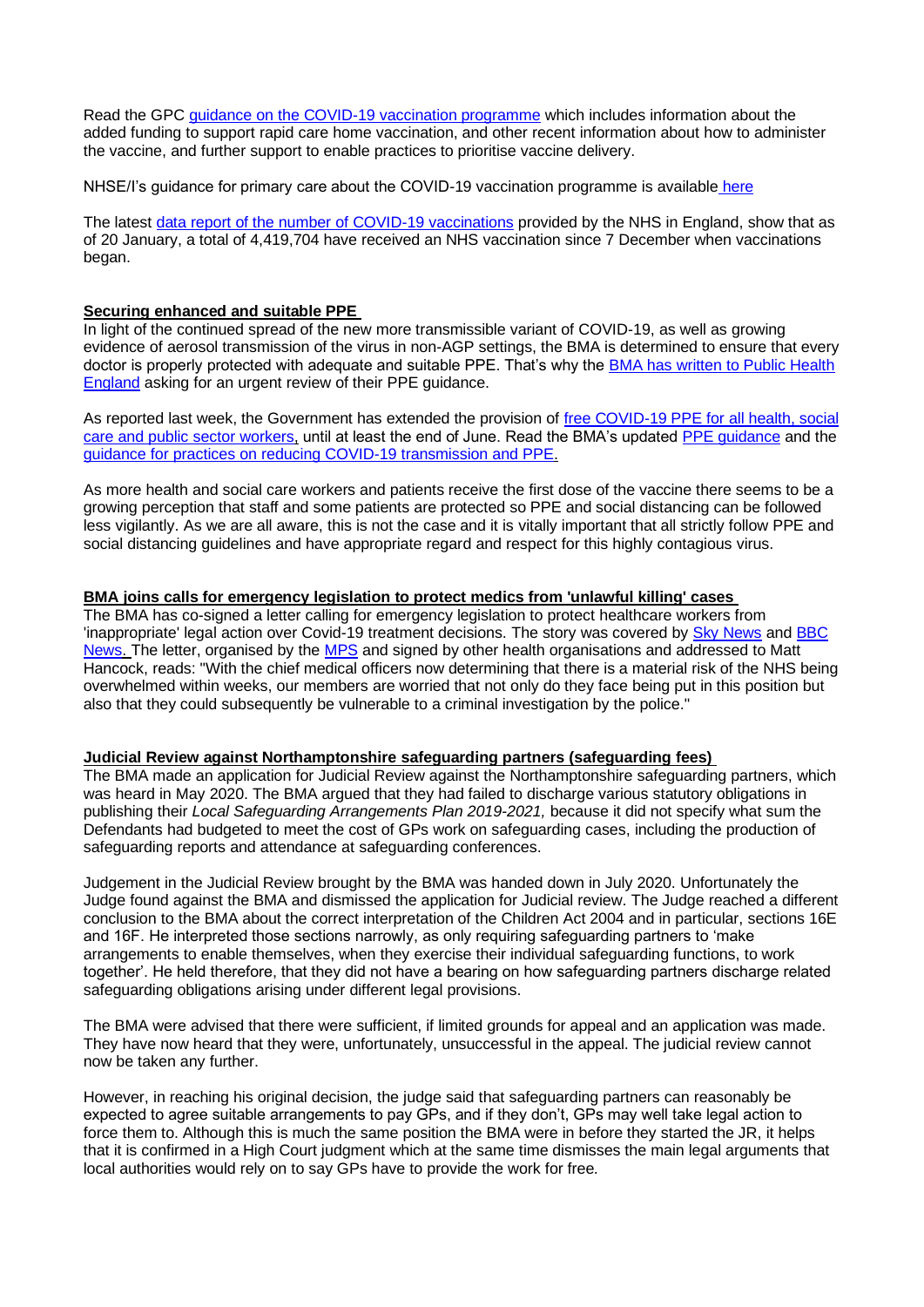On this basis, if you have a possible suitable test case you would be prepared to put forward for the BMA to challenge non-payment for these services please contact [janice.foster@nhs.net](mailto:janice.foster@nhs.net) .

#### **Payments during suspension - SoS Determination**

GPC is aware of a case where a GP has been asked to refund to the NHS a significant sum of money that had allegedly been wrongly paid during a period of suspension. The payment was made under the Secretary [of State's Determination: Payments to Medical Practitioners suspended from the Performers List](https://assets.publishing.service.gov.uk/government/uploads/system/uploads/attachment_data/file/432913/Medical_Det.pdf) and there is nothing to suggest the interpretation of the Determination by NHSE/I was anything other than correct. However, the original payment was mistakenly made on the GP's profits and not their drawings. The Determination sets out that entitlement is based on an individual's normal monthly payments where they practise as an individual and in the case of partnerships, 90% of the normal monthly drawings from the partnership account. NHSE/I were correct in the re-interpretation of the Determination, payment Is based on drawings not profit, often a much lower sum, but not the one on which tax is payable.

It has been suggested this amounts to discrimination against contractors when compared to other GPs and hospital doctors. The purpose of this update is to ensure members are aware of the consequences of this interpretation and the impact it might have on them if they receive payments when suspended. **LMC England Conference resolutions**

The virtual England LMC Conference took place on 27 November 2020. [This document](https://www.bma.org.uk/media/3713/bma-england-lmc-conference-resolutions-jan-2021.pdf#/media/media/edit/8274) which details the conference resolutions, election results and motions lost, has now been updated to include the voting statistics for each motion. All of the votes were quorate.

### **GPC regional elections**

Nominations are opening at 12pm on Friday 22 January for a seat to the General Practitioners Committee (GPC) in our region, Durham/Cleveland. This seat is for a three-year term, 2021-24 sessions, subject to governance structure review.

Nominations are also opening on 12pm on Friday 22 January to the Prison GP representative seat on GPC UK. This seat is also for a three-year term from 2021-24.

Please note that in previous years there was a requirement that only GPs who paid the voluntary level could nominate themselves for election. That requirement has now been removed.

To submit your nomination, please visit [https://elections.bma.org.uk/.](https://elections.bma.org.uk/) The deadline for nominations is 12pm Friday 12 February. Voting will take place from 12pm 19 February to 12 March for the by-election and 19 March for all other seats.

For any questions relating to the role or GPC please contact [info.gpc@bma.org.uk](mailto:info.gpc@bma.org.uk)

If you have any queries regarding the election process, please contact [elections@bma.org.uk.](mailto:elections@bma.org.uk)

# **Meeting on public health restructuring for public health doctors working outside of PHE**

Following discussions at the last joint Public Health Medicine Consultative Committee (PHMC) and with the ADPH, the Faculty of Public Health (FPH) has agreed to host a joint meeting with the BMA on Thursday 28 January 2021, 14:00 - 15:30 on the restructuring of public health in England.

This meeting is primarily for public health doctors working in the English system outside of Public Health England, and also relevant to GPs with a special interest in Public Health. You can [register your free place](https://us02web.zoom.us/meeting/register/tZcrcO6srjgiGdwmjZcKD8yZsGsoMRe0plwU)  [here.](https://us02web.zoom.us/meeting/register/tZcrcO6srjgiGdwmjZcKD8yZsGsoMRe0plwU) When registering, you will be asked to enter your Faculty membership ID if you have one. If you have any difficulties registering or are unable to attend but would like to ask a question, please contact the PHMC on [info.phmc@bma.org.uk](mailto:info.phmc@bma.org.uk)

# **Mental health and wellbeing – looking after you and your practice team**

#### **Leadership Support Circles (National Autumn Offer 2020-2021)**

Leadership Support Circles are part of the National Health and Wellbeing response to Covid19 to support the wellbeing of #OurNHSPeople. They provide evidence-based guidance and tools in a series of short, themed and interactive online sessions based on 10 principles for leading compassionately. Leadership Support Circles are a reflective space for managers at all levels to come together in a multi-disciplinary setting to share their experiences and be heard. Further information and how to register click the link [here](https://people.nhs.uk/event/leadership-circles-autumn-series/)